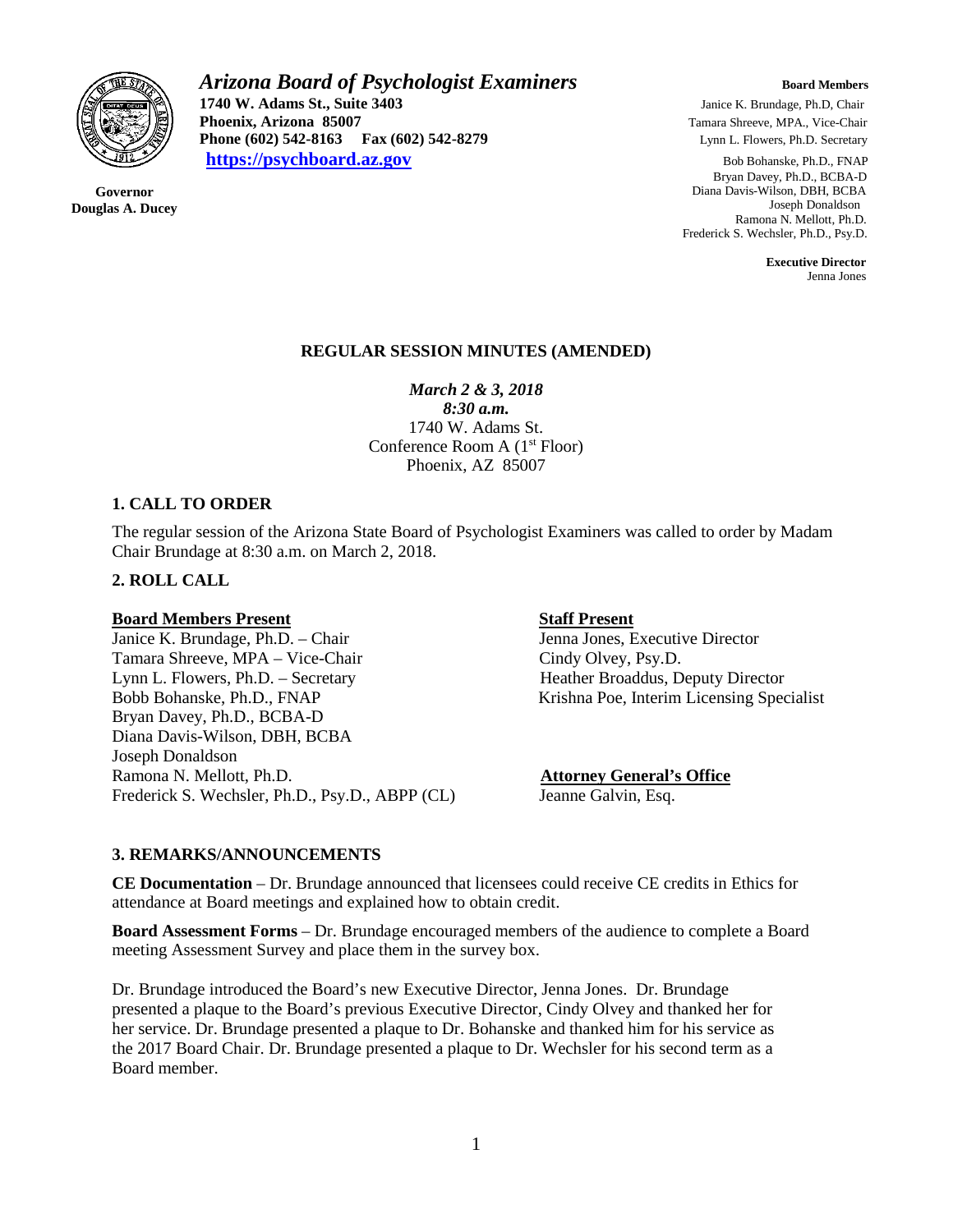**Board Member and Staff Appreciation** –Dr. Brundage thanked Board members and staff for their dedication and hard work.

# **4. CALL TO THE PUBLIC**

Dr. Alex Levitan requested to speak. Dr. Levitan stated that he is a member of the Arizona Psychological Association (AzPA) Board Liaison Committee. Dr. Gary Perrin requested to speak. Dr. Perrin introduced himself as the President of AzPA. Dr. Perrin introduced Dr. Rosalie Hydock, new AzPA liaison to the Board.

# **5. CONSENT AGENDA - DISCUSSION, CONSIDERATION, AND POSSIBLE ACTION**

Item b. was removed from the agenda. Drs. Davey, Davis-Wilson, Mellott and Mr. Donaldson abstained from voting on the August 4, 2017, regular session minutes. Dr. Wechsler recused from voting on the January 22, 2018, regular session minutes. Dr. Mellott made a motion, seconded by Ms. Shreeve to approve the items on the Consent Agenda. The motion carried 9-0.

# **(a) APPROVAL OF MINTUES**

- August 4, 2017, Regular Session (Drs. Davey, Davis-Wilson, Mellott and Mr. Donaldson abstained)
- December 8, 2017, Regular Session
- December 18, 2017, Regular Session
- January 22, 2018, Regular Session (Dr. Wechsler recused)

#### **(b) EXECUTIVE DIRECTORS REPORT**

#### **(c) INVESTIGATIONS REPORT**

**(d) LICENSING REPORT**

#### **(e) DISCUSSION/DECISION REGARDING PSYCHOLOGY APPLICATIONS**

- **i. REQUESTING APPROVAL TO SIT FOR THE EPPP ONLY**
	- Sarah Bald, Psy.D.

#### **ii. REQUESTING APPROVAL TO SIT FOR THE EPPP AND LICENSURE**

- Kara Beck, Ph.D.
- Lisa Spanierman, Ph.D.
- Meredith Van Tine, Psy.D.
- Robert DiCarlo, Ph.D.
- Sara Frye, Ph.D.

## **iii. REQUESTING APPROVAL OF LICENSURE BY WAIVER**

- Chad McWhinnie, Ph.D.
- Rob Morgan, Psy.D.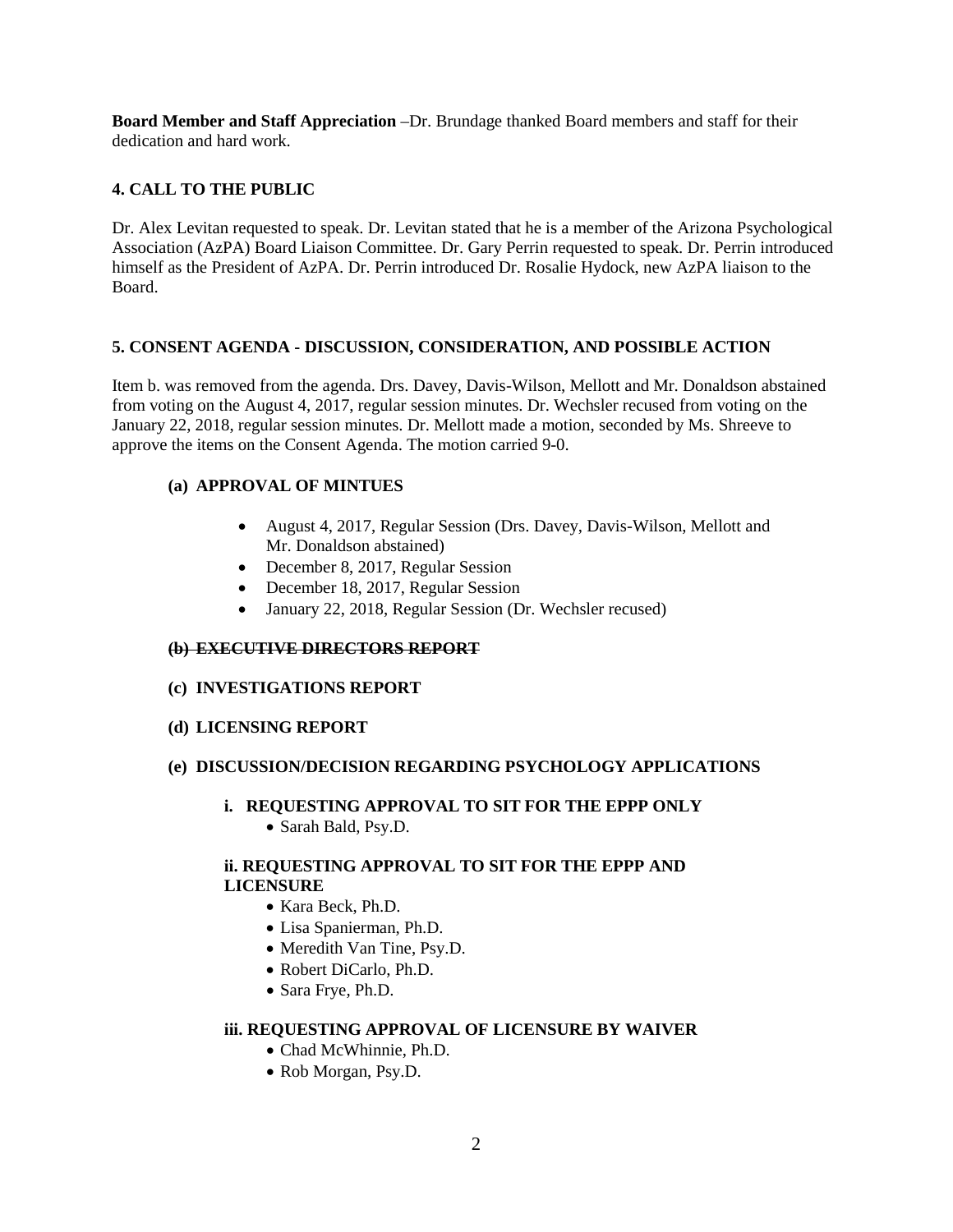#### **iv. REQUESTING APPROVAL FOR LICENSURE BY CREDENTIAL**

• Donald Gieck, Ph.D.

#### **v. REQUESTING APPROVAL FOR TEMPORARY LICESNURE**

• Benius M. Beard, Psy.D.

### **(f) DISCUSSION/DECISION REGARDING BEHAVIOR ANALYST APPLICATIONS**

- Caleigh Winkyaw, M.Ed.
- Erin Mitchell, M.S.W.
- Jamilah Amirah, M.A.
- Rula Diab, M.Ed.
- Stacie Van Zuidam, M.Ed.

## **(g) DISCUSSION, CONSIDERATION, AND POSSIBLE ACTION REGARDING SECOND REQUEST TO TAKE THE EPPP SUBMITTED BY MARTHA LIIMATAINEN, PSY.D.**

## **(h) DISCUSSION, CONSIDERATION, AND POSSIBLE ACTION REGARDING REQUEST FOR REACTIVATION OF INACTIVE LICENSE FROM MICHAEL CAMMACK, PH.D.**

#### **6. COUNSEL REPORT**

A claim was filed with the Board pertaining to John DenBoer, Ph.D. The claim moved forward to a complaint. Dr. DenBoer's attorney, Larry Cohen, filed a Complaint for Declaratory Judgment; Injunctive Relief with the Maricopa County Superior Court to obtain a ruling on the question of the Board's jurisdiction. Board action on RFI 16-22 is stayed pending complete and final court action in the court case**.** Ms. Galvin stated that dispositive motions were filed and responses were filed. Mr. Cohen is requesting Discovery. Ms. Galvin stated that the deposition is complete and briefs will be filed. Ms. Galvin will keep the Board apprised.

An anonymous complaint, No. 16-15, was submitted to the Board office regarding Steven Gray, Ed.D. Dr. Gray filed a special action with the Superior Court challenging the Board's authority to accept anonymous complaints. The Board was successful at the Superior Court. Dr. Gray filed an appeal and a motion to dismiss was granted. The case has been forwarded back to the Superior Court and is scheduled to be reviewed on March 12, 2018. Ms. Galvin will keep the Board apprised of this matter.

#### **7. DISCUSSION, CONSIDERTATION, AND POSSIBLE ACTION RELATING TO INITIAL CASE REVIEW OF THE FOLLOWING INVESTIGATIONS**

#### a.) Monela Beroni, Psy.D., Complaint No. 17-08

Dr. Wecshler recused from reviewing this agenda item and exited the meeting room. Dr. Brundage provided a summary to the Board stating that this complaint was submitted anonymously. The complaint was reviewed at the Complaint Screening Committee meeting and was forwarded to the Board for further review. It is alleged that Dr. Beroni did not maintain appropriate boundaries and had inappropriate contact with male patients at the Juvenile Department of Corrections. Additionally, there were concerns that Dr. Beroni answered questions on her psychologist renewal application incorrectly.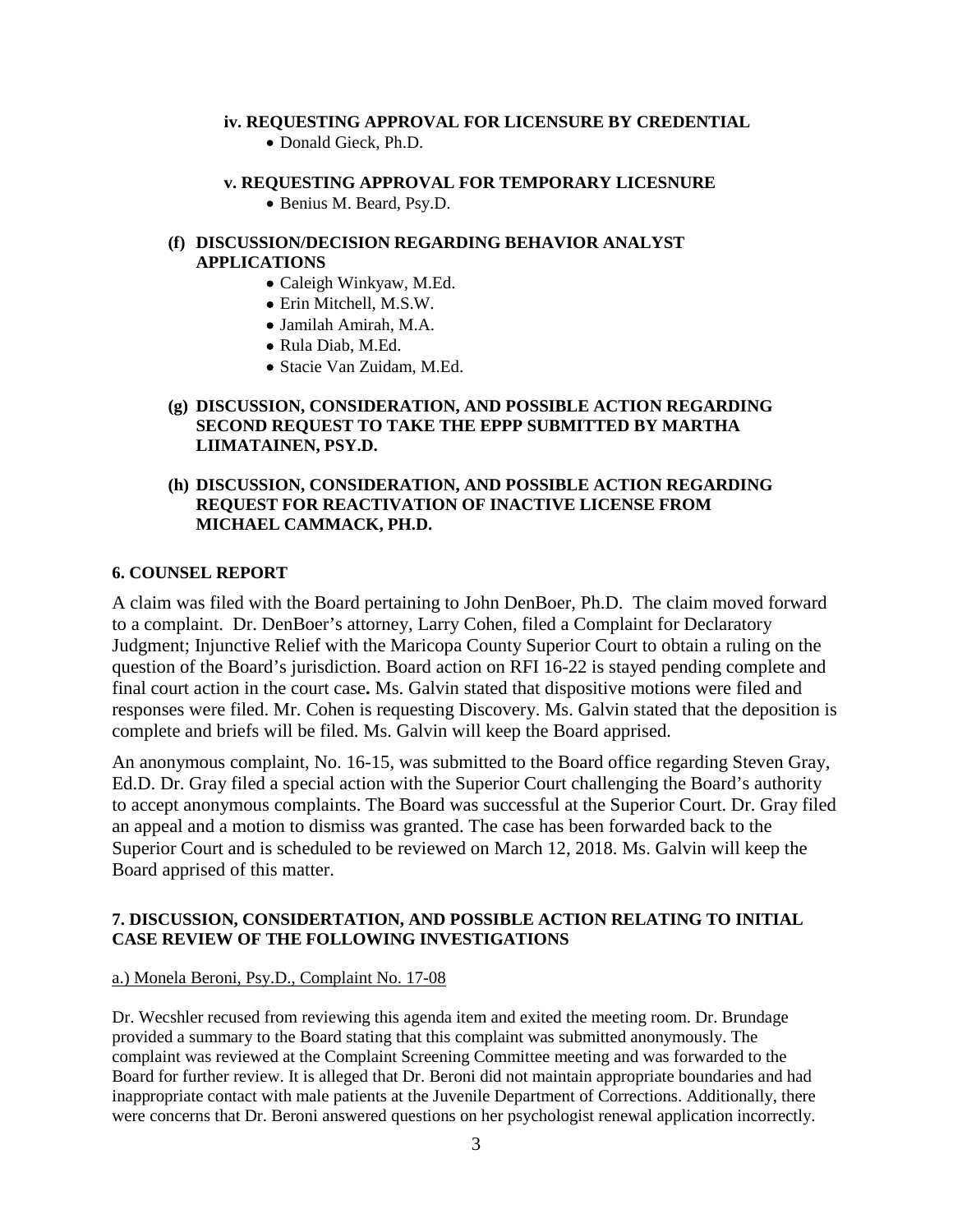Dr. Beroni and her legal counsel, Faren Akins, were present, requested to speak, made statements and answered Board members' questions. Dr. Beroni stated that she never received any sort of warning or reprimand during her employment at the Juvenile Department of Corrections. Dr. Beroni stated that she resigned for numerous reasons and that her resignation was not in lieu of termination. Dr. Beroni stated that at the time of her renewal application she was not aware of every being under investigation or reprimanded at her place of employment. Dr. Beroni's previous Juvenile Department of Corrections Supervisor, Dr. Glen Tanita, was present telephonically, made a statement and answered Board members questions. Dr. Tanita provided a timeline of Dr. Beroni's employment. He stated that as her Supervisor he was never aware of any complaints or investigations against her. He stated that Dr. Beroni always acted professionally and ethically. Additionally, he indicated that Dr. Beroni did not have boundary issues.

The Board deliberated and expressed concerns that this complaint was submitted anonymously. After deliberation, Dr. Bohanske made a motion, seconded by Mr. Donaldson, to dismiss this matter as there were no violations of statute or rule. The motion carried 8-0-1 with Dr. Wechsler recused.

#### b.) Amy White, Psy.D., Complaint No. 17-12

Dr. Brundage provided a summary to the Board stating the complaint was reviewed at the Complaint Screening Committee meeting and was forwarded to the Board for further review. It is alleged that Dr. White did not obtain both parents Informed Consent prior to allowing a minor child join a session with his Father. Additionally, it is alleged that Mother (Complainant, N.G.) had no knowledge that Dr. White would be seeing her Son.

The Complainant, N.G., was present, requested to speak and made a statement. N.G. provided details of the session her son had with Dr. White. She claimed that the session has created issues for her son. She stated that she did not give her consent for the session and that she had no prior knowledge that her son would be attending a session with Dr. White.

Dr. White and her legal counsel, J. Arthur Eaves, were present, requested to speak, made statements and answered Board members' questions. Dr. White stated that Son was a collateral for Father's session only. Son was never a patient and was never treated. Dr. White provided a statement from Father indicating that Father asked Son to participate in a session as a collateral. Dr. White asserted that there is no requirement that Informed Consent be given for a collateral. Dr. White indicated that she has since created an Informed Consent for collaterals. Board members asked if she continued to see Son. Dr. White said no. Board members asked if she works with divorced parents often. Dr. White said yes and stated that she has never brought a collateral into a session before.

Board members deliberated and expressed concern that Mother, N.G., had no prior knowledge that Son would attending a session with Father as a collateral. Board members discussed whether there is a violation. After deliberation, Dr. Wechlser made a motion, seconded by Ms. Shreeve, to issue Dr. White a Non-Disciplinary Letter of Concern. The motion carried 8-1 on a roll call vote with Dr. Flowers voting no.

#### c.) Holly Joubert, Psy.D., Complaint No. 17-22

Dr. Brundage provided a summary to the Board stating the complaint was reviewed at the Complaint Screening Committee meeting and was forwarded to the Board for further review. It is alleged that Dr. Joubert provided inappropriate supervision, did not follow appropriate pay regulations and practiced while impaired.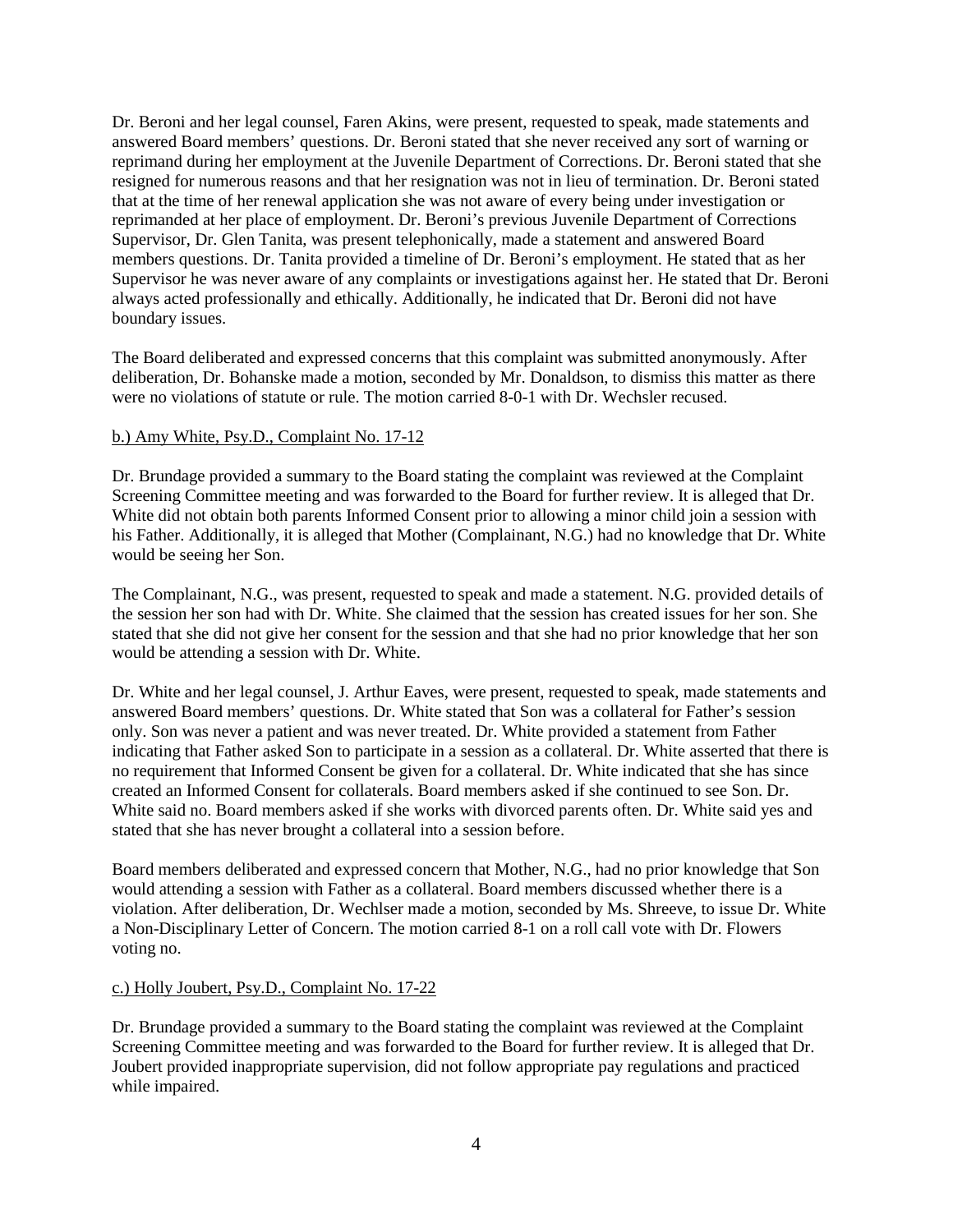The Complainant, Dr. Kristine Schwartz and her legal counsel, J. Arthur Eaves, were present and available for questions. Board members asked when Dr. Schwartz was awarded her doctorate degree. Dr. Schwartz explained that she was employed with Dr. Joubert as a contracted employee.

Dr. Joubert was present, requested to speak, made a statement and answered Board members questions. Board members asked about Dr. Schwartz's employment status. Dr. Joubert confirmed that Dr. Schwartz was an employee not a postdoctoral supervisee. Board members asked about transfer of clients. Dr. Joubert answered. Board members asked about pay for employees. Dr. Joubert explained that pay rates varied depending on client time versus administrative time.

After deliberation, Dr. Flowers made a motion, seconded by Mr. Donaldson, to dismiss Complaint No. 17-22 as there were no violations of statutes or rules. The motion carried 9-0.

#### d.) Jamie Matanovich, Ph.D. Complaint No. 17-26

Dr. Wechsler provided a summary to the Board stating the complaint was reviewed at the Complaint Screening Committee meeting and was forwarded to the Board for further review. It is alleged that Dr. Matanovich is not utilizing the most current versions of tests when conducting evaluations for giftedness.

The Complainant, Dr. Brulles, was present, requested to speak, made a statement and answered Board members questions. Dr. Brulles stated that she is the Director for the Paradise Valley Unified School District Gifted Education since 2008. She provided examples of her concerns regarding Dr. Matanovich's practice to the Board.

Dr. Matanovich was present, requested to speak, made a statement and answered Board members' questions. Dr. Matanovich stated that she sent a letter to Paradise Valley Unified School District indicating that she will no longer provide services for their jurisdiction. Board members asked how Dr. Matanovich remains knowledgeable of the most current tests available. Dr. Matanovich answered. Board members asked Dr. Matanovich if she was utilizing outdated tests at other school districts. Dr. Matanovich confirmed that she was utilizing outdated tests. Dr. Matanovich confirmed that she is currently utilizing the most current tests available.

The Board deliberated and expressed concern that Dr. Matanovich was utilizing outdated tests when conducting evaluations for giftedness. After deliberation, Dr. Wechsler made a motion, seconded by Dr. Bohankse, to forward Complaint No. 17-26 to an Informal Interview for possible violations of §32- 2061(16)(dd) for possibly violating an ethical standard adopted by the Board as it pertains to the American Psychological Association Ethical Principles of Psychologists and Code of Conduct; 2.01 Boundaries of Competence; 2.03 Maintaining Competence; 3.04 Avoiding Harm; 3.09 Cooperation with Other Professionals; 4.05 Disclosures; 6.06 Accuracy in Reports to Payors and Funding Sources; and 9.08(a)(b) Obsolete Tests and Outdated Test Results. The Board gave the Board's legal counsel, Jeanne Galvin, the authority to work with Dr. Matanovich in drafting a Consent Agreement in resolution of this Complaint. The Consent Agreement will include Probation for no less than 12 months, Supervision for no less than 20 cases with the Supervisor observing at least one of the 20 cases. The Supervisor shall submit quarterly reports to the Board. The motion carried 9-0.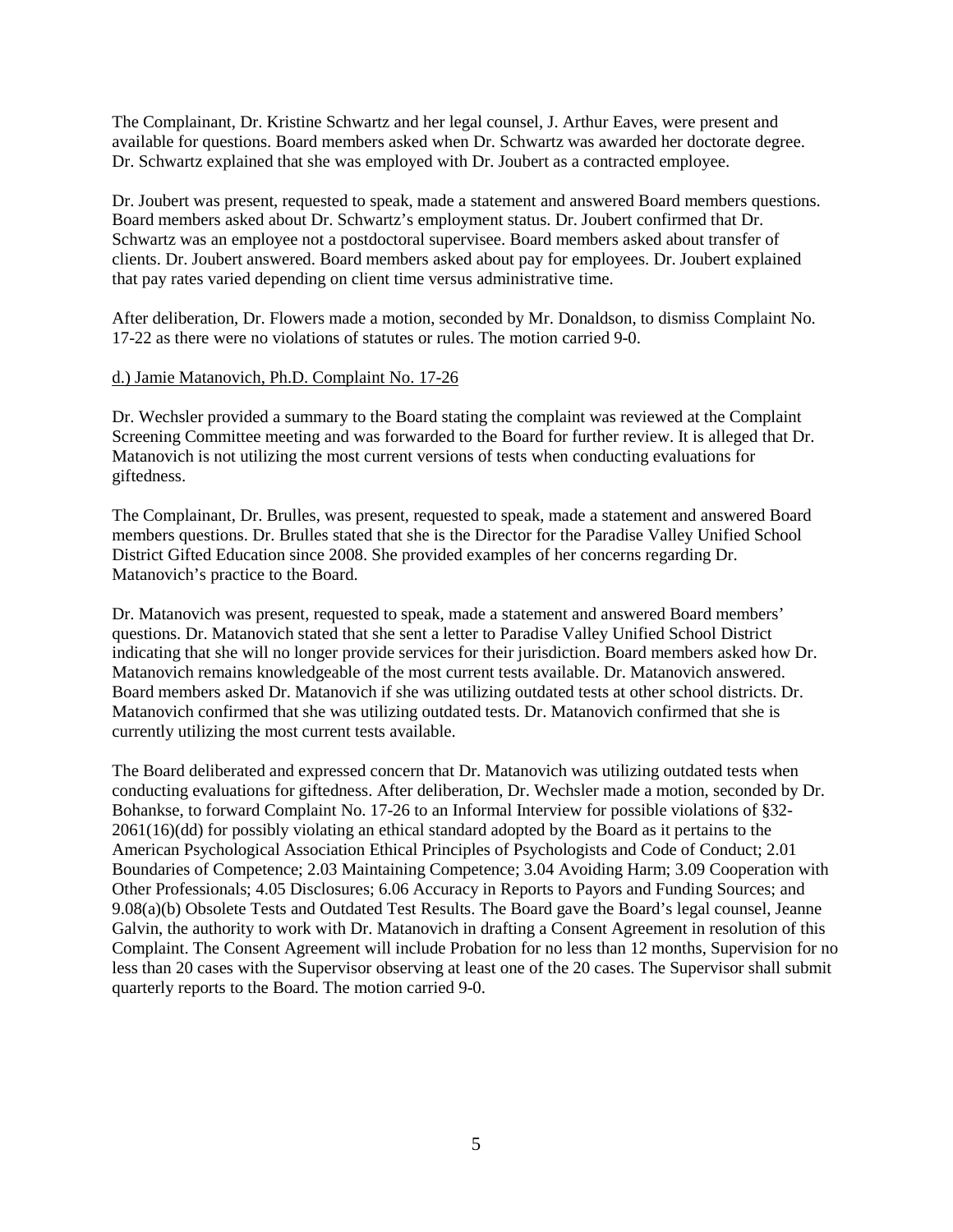### **8. INFORMAL INTERVIEW – Lauren Dawson, Ph.D., Complaint No. 16-52 DISCUSSION, CONSIDERATION AND POSSIBLE ACTION RELATING TO PENDING APPLICATION AND ALLEGATIONS OF UNPROFESSIONAL CONDUCT AND DECISION**

Dr. Dawson and her legal counsel, J. Arthur Eaves, Esq., were present. Board members and staff introduced themselves. Dr. Brundage explained Informal Interview procedures and provided a summary of the allegations. Dr. Brundage swore in Dr. Dawson.

Dr. Dawson clarified the procedures she utilizes when conducting Independent Medical Evaluations, how she utilizes the DSM V, provided statistics regarding the conditions she assesses and explained the differences between forensic versus clinical patients. She provided a background on continuing education she has participated in since receiving this complaint.

Dr. Wechsler provided a summary of the allegations to the Board. Dr. Wechsler stated that it is alleged that Dr. Dawson is not qualified to conduct Independent Medical Evaluations, her reports are contradictory, she was biased, the findings were intentionally downplayed and incorrect tests may have been utilized.

The Complainant, R.M., was present, requested to speak, made statements and answered Board members' questions. Board members asked R.M. to provide a background on his history as a police officer. R.M. answered.

*At 2:01 p.m., Ms. Shreeve made a motion, seconded by Dr. Mellott, to go into Executive Session to review confidential medical information and to obtain confidential legal advice from the Board's attorney. The motion carried 9-0. Open session reconvened at 3:04 p.m.*

Board members asked Dr. Dawson to provide information on her training in forensic psychology. Dr. Dawson stated that she does not have formal training in forensic psychology and indicated that she is trained in neuropsychology. Board members tabled this matter in order to hear the Informal Interview for Complaint No. 17-11.

## **INFORMAL INTERVIEW – Lauren Dawson, Ph.D., Complaint No. 17-11 DISCUSSION, CONSIDERATION AND POSSIBLE ACTION RELATING TO PENDING APPLICATION AND ALLEGATIONS OF UNPROFESSIONAL CONDUCT AND DECISION**

The Complainant, J.N., was present, requested to speak, made statements and answered Board members' questions. Board members asked J.N. to provide a background on his history as a police officer. J.N. answered. Board members asked J.N. when he submitted his industrial claim. J.N. answered.

*At 3:37 p.m., Dr. Flowers made a motion, seconded by Ms. Shreeve, to go into Executive Session to review confidential medical information and to obtain confidential legal advice from the Board's attorney. The motion carried 9-0. Open session reconvened at 4:00 p.m.*

Board members asked Dr. Dawson to explain what an Independent Medical Evaluation is. Dr. Dawson answered. Board members asked Dr. Dawson if attorneys are advocates. Dr. Dawson answered. Board members asked Dr. Dawson how many time she has testified in Court and if her testimony was for the defense or prosecution. Dr. Dawson answered. Board members tabled this matter in order to hear the Informal Interview for Complaint No. 17-15.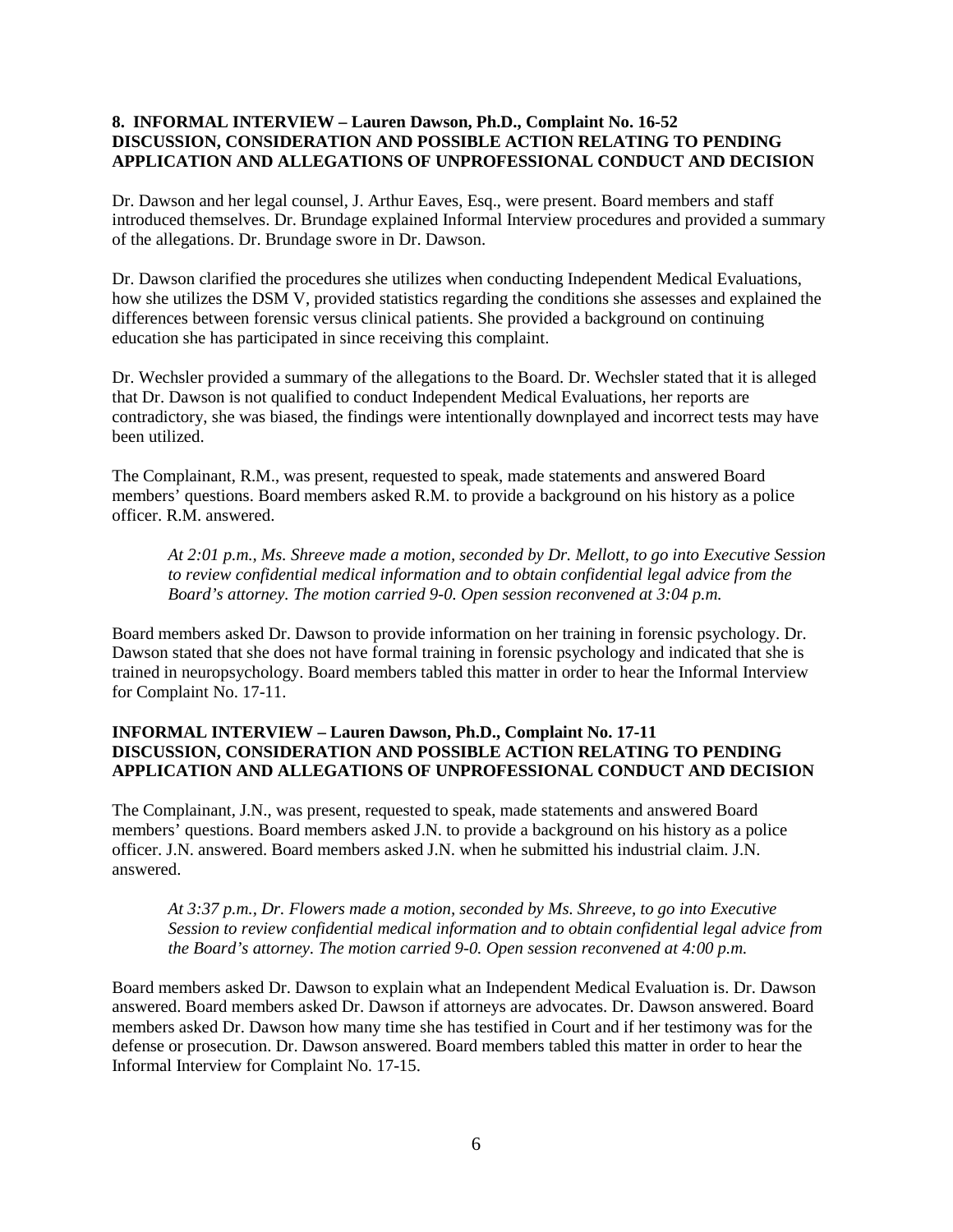## **INFORMAL INTERVIEW – Lauren Dawson, Ph.D., Complaint No. 17-15 DISCUSSION, CONSIDERATION AND POSSIBLE ACTION RELATING TO PENDING APPLICATION AND ALLEGATIONS OF UNPROFESSIONAL CONDUCT AND DECISION**

Dr. Wechsler provided a summary of the allegations to the Board. Dr. Wechsler stated that it is alleged that Dr. Dawson is not qualified to conduct Independent Medical Evaluations, her reports are contradictory, she was biased, the finding were intentionally downplayed and incorrect tests may have been utilized.

The Complainant, R.P., was present, requested to speak, made statements and answered Board members' questions. Board members asked R.P. to provide a background on his history as a police officer. R.P. answered. Board members asked R.P. what he believed is wrong with Dr. Dawson's report. R.P. answered. Board members tabled this matter in order to hear the Informal Interview for Complaint No. 17-28.

#### **INFORMAL INTERVIEW – Lauren Dawson, Ph.D., Complaint No. 17-28 DISCUSSION, CONSIDERATION AND POSSIBLE ACTION RELATING TO PENDING APPLICATION AND ALLEGATIONS OF UNPROFESSIONAL CONDUCT AND DECISION**

Dr. Wechsler provided a summary stating that this Complaint did not list allegations. The Complainant asked questions pertaining to his Independent Medical Evaluation.

The Complainant, J.G., was present, requested to speak, made statements and answered Board members' questions. J.G. provided a timeline of his history and the allegations against Dr. Dawson. Board members asked J.G. why he waited approximately two years to submit his complaint. J.G. answered.

*At 4:52 p.m., Dr. Flowers made a motion, seconded by Ms. Shreeve, to go into Executive Session to review confidential medical information and to obtain confidential legal advice from the Board's attorney. The motion carried 9-0. Open session reconvened at 5:29 p.m.*

Dr. Wechsler made a motion, seconded by Dr. Bohanske, to deliberate the Informal Interviews for Complaint No.'s 16-52, 17-11, 17-15 and 17-28 the following morning, Saturday, March 3, 2018, at 8:30 a.m. The motion carried 9-0.

#### **9. DISCUSSION, CONSIDERATION AND POSSIBLE REGARDING REQUEST FOR REACTIVATION OF MEDICAL INACTIVE LICENSE STATUS AND REVISIONS TO PROPOSED AGREEMENT SUBMITTED BY HEATHER BRISTER, PH.D.**

Ms. Jones provided a summary stating that a confidential Consent Agreement is before the Board for review and consideration. Ms. Jones stated that Dr. Brister has reviewed the Consent Agreement and is asking for some revisions.

*At 5:45 p.m. Ms. Shreeve made a motion, seconded by Dr. Flowers to review confidential medical records. The motion carried 9-0. Open session reconvened at 5:53 p.m.*

Dr. Mellott made a motion, seconded by Dr. Flowers to accept the Proposed Consent Agreement with the modifications discussed in Executive Session. The motion carried 9-0 on a roll call vote.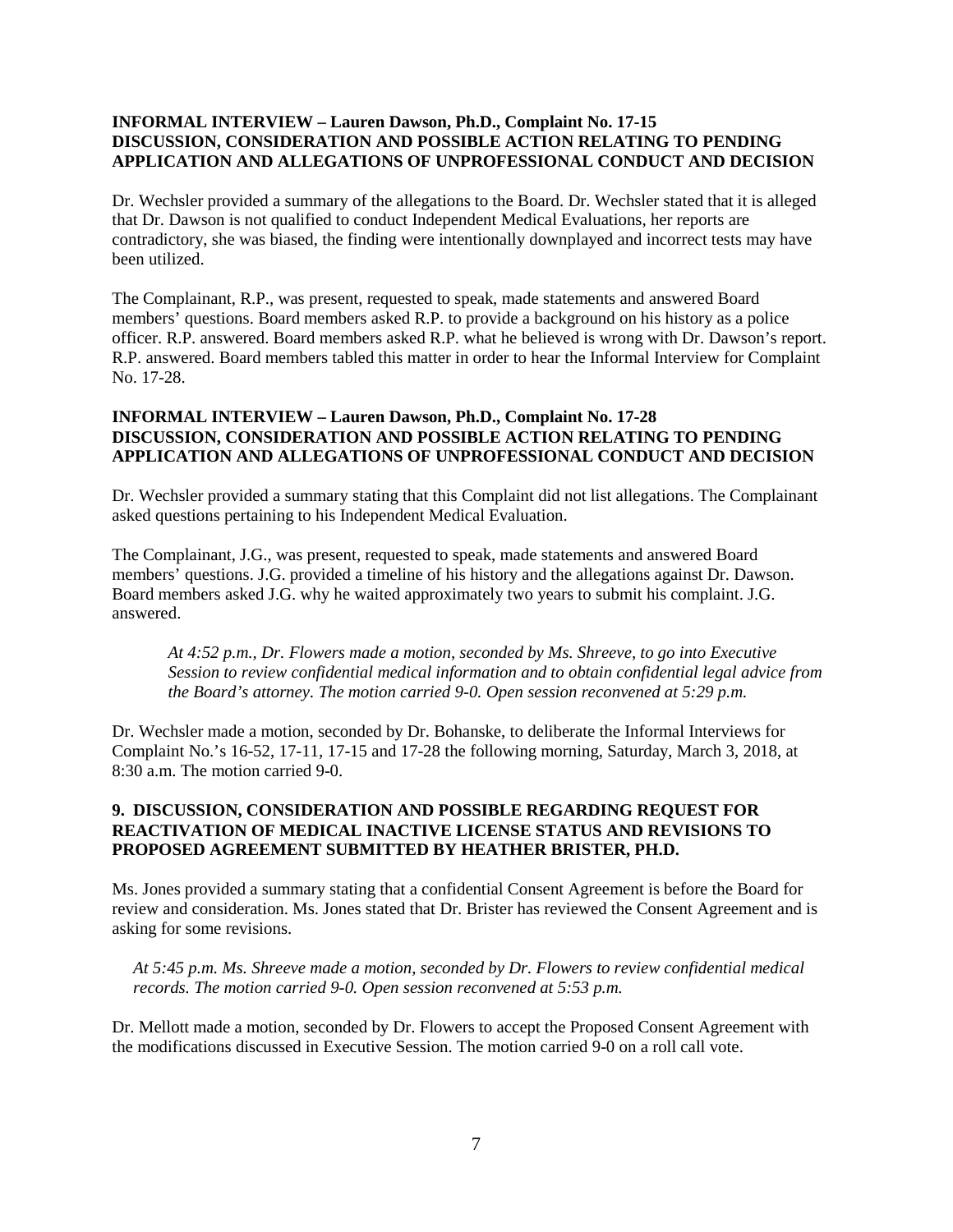#### **10. DISCUSSION, CONSIDERATION AND POSSIBLE ACTION REGARDING APPLICATION FOR LICENSE SUBMITTED BY RACHEL SCHWARTZ, PSY.D. AND POSSIBLE DENIAL OF THE SAME.**

Dr. Wechsler recused from this agenda item. Dr. Bohanske provided a summary stating that Dr. Schwartz application was not complete, pending receipt of a reference letter that. Dr. Schwartz was present with her attorney, Faren Akins.

*Dr. Mellott made a motion to enter Executive Session to seek legal advice at 5:55 PM. Dr. Flowers seconded. The Board returned to open session at 6:07 PM.* 

After deliberation, Dr. Flowers moved to approve her application for licensure pending receipt of the items regarding the 2nd professional recommendation and a passing EPPP score. Dr. Mellott seconded. The motion carried, 8-0-1 on a voice vote with Dr. Wechsler recused.

*The Board adjourned for the day at 6:30 pm and will reconvene at 8:30 am tomorrow.* 

*The Board reconvened on Saturday, March 3, 2018 at 8:30 a.m.*

# **11. DISCUSSION, CONSIDERATION, AND POSSIBLE ACTION REGARDING THIRD REQUEST FOR EXTENSION OF TIME TO SIT FOR THE EPPP FROM RICARDO MENDIVIL, PSY.D.**

Ms. Jones provided a summary to the Board and went over Dr. Mendivil's application history. Dr. Mendivil was present and discussed his request and reasoning for an extension with the Board. He explained he is using the Taylor study method and due to a number of personal situations he was not able to take the test prior to now. Ms. Shreeve made a motion, seconded by Dr. Flowers to approve Dr. Mendivil's request for a six (6) month extension to take the EPPP. The motion carried 9-0.

#### **8. (continuation) DISCUSSION, CONSIDERATION AND POSSIBLE ACTION REGARDING INFORMAL INTERVIEWS RE: LAUREN DAWSON, Ph.D. Case Nos. 16-52, 17-11-17-15 and 17-28.**

Dr. Dawson was not present but her attorney, Mr. Eaves, was present. The Complainants were also present and provided one representative, R.P., to speak on behalf of the four complainants. Mr. Eaves provided a closing argument to the Board.

There was discussion that the members had concerns regarding the evaluations but also questions as to whether or not the concerns rose to the level of a violation.

*At 10:40 a.m., Ms. Shreeve made a motion to enter Executive Session to receive legal advice. The motion was seconded by Dr. Wechsler. The motion carried 9-0. The Board returned to Open Session at 10:58 a.m.* 

The Board returned to Open Session and continued discussion regarding possible violations, they included ethical 9.01(A) and (B); 9.06; 2.01 (b). Ms. Shreeve made a motion to consider a violation of A.R.S. §32-2061 (dd) as it relates to a violation of ethics 2/01 (b), 9.01 (a) and (b), 9.02 (b), and 9.06. Dr. Bohanske seconded. A roll call was taken and the vote was 9-0 in favor of the motion.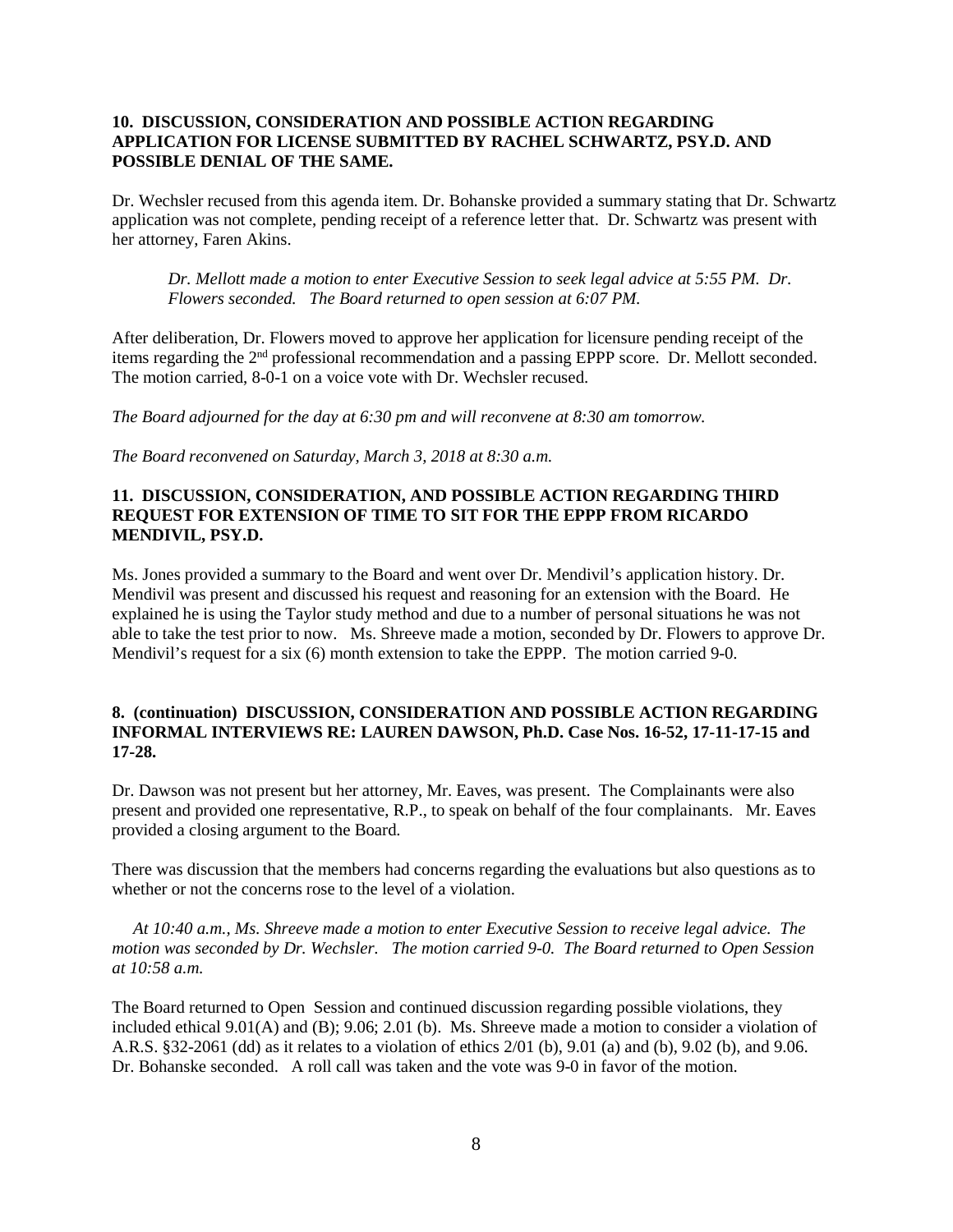Next the Board discussed possible sanctions and what discipline to take. It included a term of probation of 12 months with a monitor review of 20 cases and any cases that involved police officers. They discussed a need for continuing education.

*At 11:40, Ms. Shreeve moved to enter Executive Session to receive legal advice. Ms. Mellott seconded the motion. The motion carried 9-0. The Board returned to Open Session at 11:47 a.m.*

The Board moved to adopt a 12 month probation with a breakdown of cases to be reviewed by a monitor with quarterly reports. They discussed there was a lot of CE available and suggested 12 hours in addition to the statutory requirements. She would be allowed to ask for an early termination and she would be responsible for all costs for complying with the Order. Dr. Mellott made a motion to refer this for the drafting of an Order and Ms. Shreeve seconded. A roll call vote was taken and the motion passed 9-0. \*\*

## **12. DISCUSSION, CONSIDERATION, AND POSSIBLE ACTION REGARDING REQUEST FO RELEASE OF PROBATION AND STIPULATIONS OF THE CONSENT AGREEMENT AND ORDER SUBMITTED BY DONALD DURHAM, PH.D.**

Ms. Jones provided a summary to the Board as Ms. Broaddus was not present. She advised that Dr. Durham had completed the terms of the Consent Agreement and he was requesting the probation be terminated. After deliberation, Mr. Donaldson made a motion to approve the release from probation, seconded by Dr. Flowers. The motion carried 9-0 on a voice vote.

# **13. DISCUSSION, CONSIDERATION, AND POSSIBLE ACTION REGARDING THE EXAMINATION FOR PROFESSIONAL PRACTICE IN PSYCHOLOGY (EPPP) PART 2 AND POSSIBLE INCLUSION AS A FUTURE REQUIREMENT FOR LICENSURE AS A PSYCHOLOGST**

Dr. Bohanske provided a summary to the Board stating that ASPPB was working on the new Part 2 test and that it would be available January 2020. It, in addition to Part 1, would make up the EPPP. The two parts would not be considered separate items, both parts would combine to be the EPPP test that statute requires. The first part would be basic knowledge and the 2<sup>nd</sup> part, taken later, just prior to licensure would address applied knowledge and skills.

# **14. DISCUSSION, CONSIDERATION AND POSSIBLE ACTION RELATING TO REQUEST FOR REACTIVATION OF MEDICAL INACTIVE LICENSE STATUS SUBMITTED BY CHRISTINE MCCABE, PH.D.**

Ms. Poe provided a summary of Dr. McCabe's request to reactivate her license. After deliberation, Dr. Wechsler made a motion to approve Dr. McCabe's request reactivate her license. Mr. Donaldson seconded. The motion carried with a 9-0 voice vote.

## **15. DISCUSSION, CONSIDERATION, AND POSSIBLE ACTION REGARDING CORRESPONDENCE RECEIVED FROM PATRICIA JOHNSON, PH.D. PERTAINING TO R4-26-207(B)(2) REQUIRING PSYCHOLOGISTS TO COMPLETE CONTINUING EDUCATION CREDITS IN DOMESTIC VIOLENCE AND CHILD ABUSE.**

The Board did not hear this matter and asked that it be placed on a future agenda.

(\*\*For further information on this matter, please refer to the April minutes.)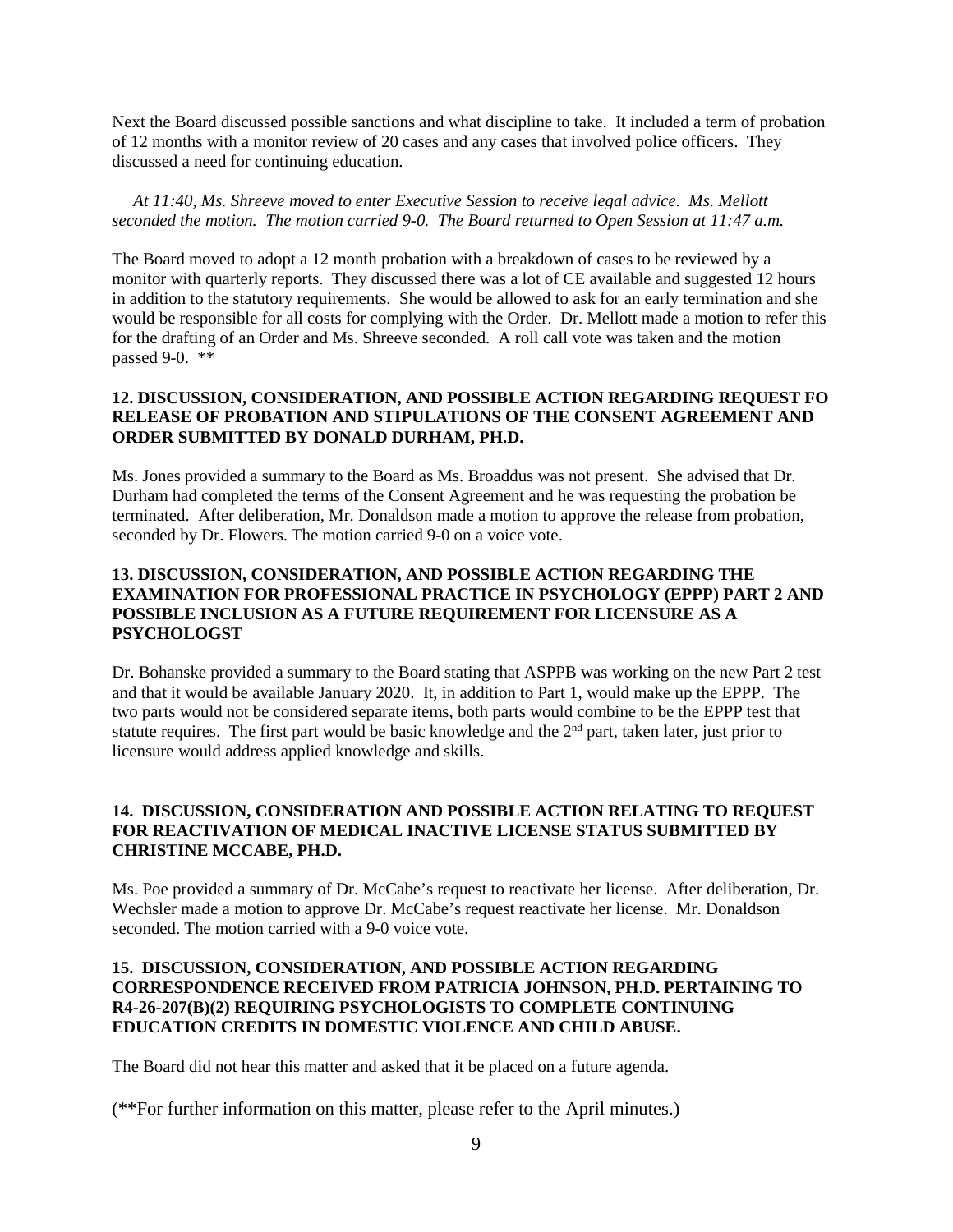#### **16. DISCUSSION, CONSIDERATION, AND POSSIBLE ACTION REGARDING PROPOSED SUBSTANTIVE POLICY STATEMENT REGARDING CALCULATION OF DIRECT CONTACT HOURS FOR POSTDOCTORAL EXPERIENCE AND POSSIBLE APPROVAL OF SAME.**

Dr. Mellott provided a summary stating that this proposed substantive policy statement would clarify the calculation of direct contact hours. Dr. Bohanske made a motion, seconded by Dr. Wechsler, to approve the substantive policy statement. The motion carried 9-0 with a voice vote.

#### **17. DISCUSSION, CONSIDERATION AND POSSIBLE ACTION REGARDING NOTIFICATION THAT ASSOCIATION FOR STATE AND PROVINCIAL PSYCHOLOGY BOARDS (ASPPB) IS ACCEPTING NOMINATIONS FOR AWARDS AND NOMINATIONS TO THE ASPPB BOARD OF DIRECTORS AS WELL AS CONSIDERATION OF ATTENDANCE AT THE ASPPB MIDYEAR MEETING.**

Ms. Jones provided a summary stating that the ASPPB mid-year meeting would be held in Savannah, Georgia from April 12-15. The annual meeting will be held in Salt Lake City, Utah in October. Nominations for the ASPPB Board are due May 1. Ms. Jones asked if any of the Board members would like to attend with her. Diana Davis-Wilson volunteered to attend along with Dr. Olvey.

Dr. Bohanske moved to nominate Dr. Olvey for the Secretary-Treasurer of the ASPPB board. Mr. Donaldson seconded. The motion carried with a 9-0 voice vote.

## **18. DISCUSSION, CONSIDERATION AND POSSIBLE ACTION REGARDING LEGISLATION INCLUDING BUT NOT LIMITED TO, HB2237, HB2197, SB1184, HB2406.**

Ms. Jones provided a brief update to the Board regarding the various bills that were going through the legislative process. HB2237 had passed through the House and headed to the Senate. She and Dr. Bohanske have been scheduling meetings with various legislative staff and members to provide education regarding the proposed change. She has asked for a meeting with Senator Barto, the Senate Chair of the Health committee.

HB2197 regarding the creation of a workforce data collection has passed the House and is making its way through the Senate. It would create a workforce database for health profession regulatory boards that would be under the Department of Health Services.

SB1184 was a bill regarding a state compact addressing temporary professional licenses. At this point the bill has stalled out in the House as it was held at the Government committee.

HB2406 did not get a hearing. The bills addressing the possible consolidation or elimination of boards have not moved forward. The bill requiring all boards to videotape their meetings (HB2207) and post them for five years on their respective websites has been turned into a study for ADOA to address the costs.

#### **19. DISCUSSION, CONSIDERATION AND POSSIBLE ACTION REGARDING APPLICATION FOR TEMPORARY LICENSE AS A PSYCHOLOGIST, REQUEST FOR APPROVAL TO SIT FOR THE EPPP, AND APPROVAL OF POSTDOCTORAL WRITTEN TRAINING PLAN SUBMITTED BY SHELLY MARSH, PSY.D.**

Dr. Bohanske recused from reviewing this item and Dr. Mellott chaired. The Board proceeded with a substantive review and determined that the materials submitted meet the requirements of statute and rule.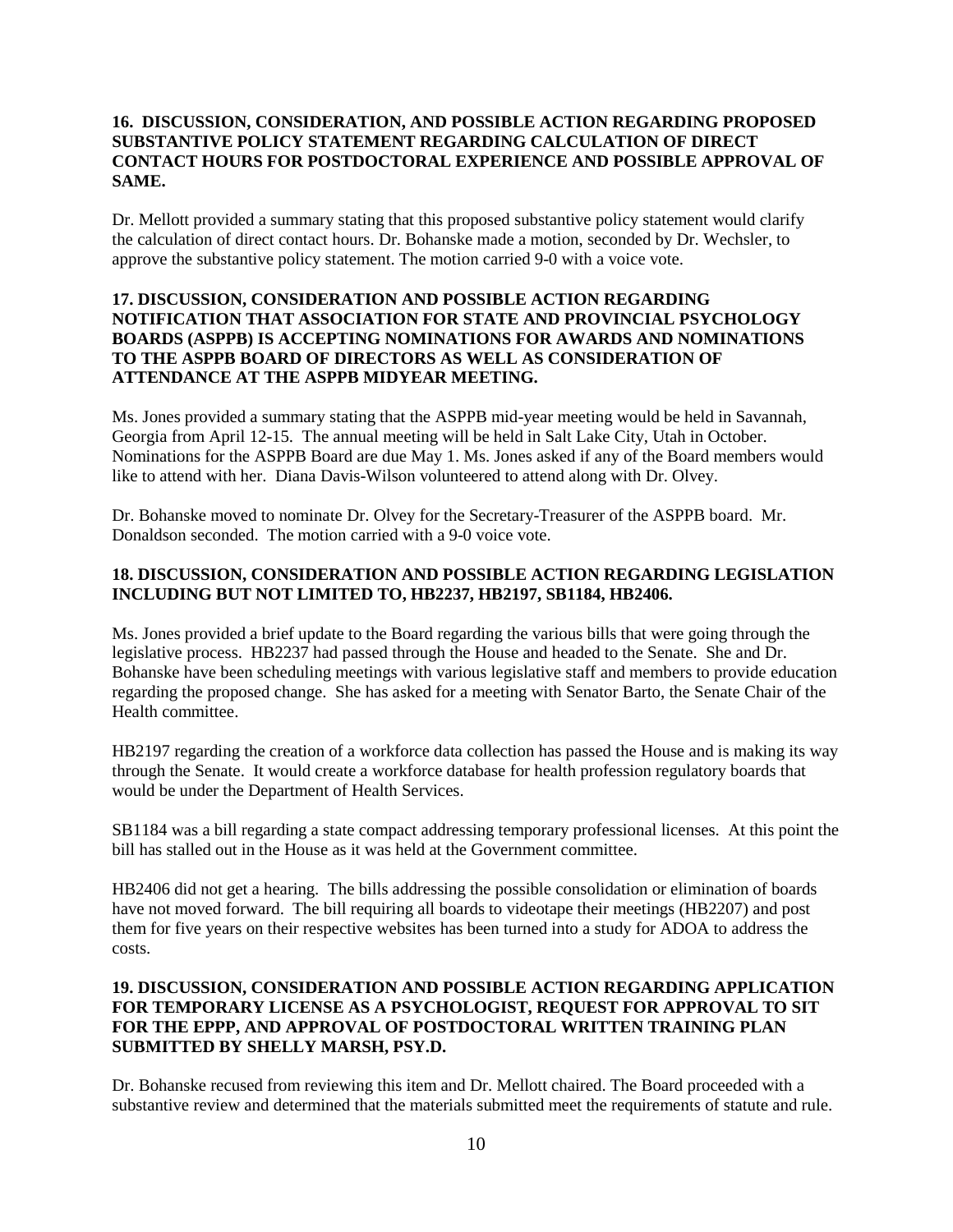Dr. Mellott made a motion, seconded by Ms. Shreeve to approve Dr. Marsh's application. The motion carried 8-0-1 with Dr. Bohanske recused.

## **20. DISCUSSION, CONSIDERATION AND POSSIBLE ACTION REGARDING APPLICATION FOR LICENSURE AS A PSYCHOLOGIST, REQUEST FOR APPROVAL TO SIT FOR EPPP, AND APPROVAL OF POSTDOCTORAL WRITTEN TRAINING PLAN SUBMITTED BY JENNIFER NANSON, PSY.D.**

Dr. Bohanske recused from reviewing this item and Dr. Mellott chaired. The Board proceeded with a substantive review of Dr. Nanson's application. Upon review, the Board determined that the materials submitted meet the requirements of statute and rule. Dr. Mellott made a motion, seconded by Mr. Donaldson, to approve Dr. Nanson's application. The motion carried 8-0-1 with Dr. Bohanske recused.

## **21. DISCUSSION, CONSIDERATION, AND POSSIBLE ACTION RELATING TO CASE NO. 16-37 INVOLVING DR. NELSON DE JESUS, PH.D., AND THE PROPOSED CONSENT AGREEMENT AND POSSIBLE MOTION TO VACATE THE FORMAL HEARING.**

Ms. Jones provided a summary with Ms. Galvin's assistance stating that Dr. DeJesus has agreed to the Consent Agreement provided in that his license will be placed on probation immediately and change to a suspended status in 45 days. His license will remain suspended until June 30, 2018, when his license will expire and he may not renew it or reapply for at least 5 years. Dr. Bohanske made a motion, seconded by Mr. Donaldson, to accept and approve the Consent Agreement and vacate the formal hearing. The motion carried 9-0 with a roll call vote.

# **22. DISCUSSION, CONSIDERATON AND POSSIBLE ACTION REGARDING CHANGES TO LICENSE REQUIREMENTS PERTAINING TO COURSE WORK AND EPPP REQUIREMENTS FOR APPLICANTS WHO ARE LICENSED AS PSYCHOLOGISTS IN OTHER JURISDICTIONS**

Dr. Bohanske provided a summary to the Board stating that the Board may want to consider a future statute change addressing those applicants who are applying from other states and may not have taken the EPPP but have been in practice for a significant amount of time. There was no discussion as it was the consensus of the Board to table this item to a future meeting.

# **23. DISCUSSION, CONSIDERATION AND POSSIBLE ACTION REGARDING APPLICATION FOR LICENSURE AS A BEHAVIOR ANALYST SUBMITTED BY ASHLEY PRUITT, M. S.**

Dr. Davis-Wilson recused from reviewing this application. Dr. Davey provided a summary to the Board. Upon review of her application, the Board noted that she did not answer question 26 on page 5 of the application. The Board requested that she complete question 26 by listing her training experiences relating to behavior analysis, including the names of the individuals from which she has requested verification forms and return the completed page to the Board office. The motion carried 8-0-1 with Dr. Davis-Wilson recused.

#### **24. DISCUSSION, CONSIDERATION AND POSSIBLE ACTION REGARDING APPLICATION FOR LICENSURE AS A BEHAVIOR ANALYST SUBMITTED BY SAMANTHA McKENNA, M.ED.**

Dr. Davis-Wilson recused from this application. Dr. Davey provided a summary to the Board. The Board proceeded with a substantive review of Dr. McKenna's application. Upon review, the Board determined that the materials submitted meet the requirements of statute and rule. Dr. Davey made a motion,